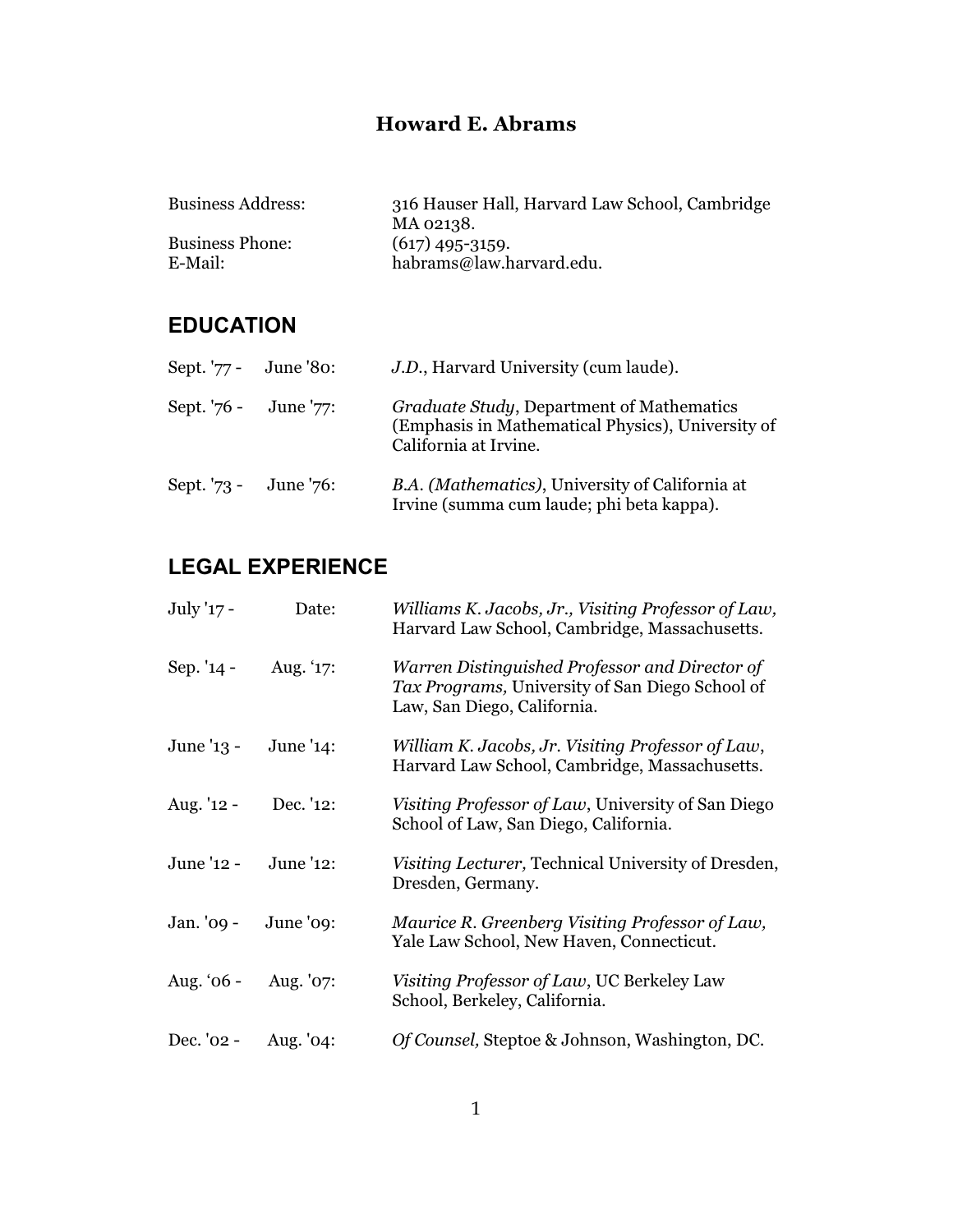| June '99 -   | May '00:  | Director of Real Estate Tax Knowledge, Deloitte &<br>Touche, LLP, Washington, DC.                                                      |
|--------------|-----------|----------------------------------------------------------------------------------------------------------------------------------------|
| Aug. $'93 -$ | May '06:  | Adjunct Professor, University of Georgia College of<br>Law, Athens, Georgia (occasional semesters).                                    |
| Apr. '92 -   | Date:     | Visiting Lecturer, International Tax Center of<br>Leiden University, Leiden, Holland (occasional<br>summers).                          |
| Aug. '88 -   | June '89: | Visiting Professor of Law, Cornell Law School,<br>Ithaca, New York.                                                                    |
| Aug. $83 -$  | Aug. '13  | Professor of Law, Emory University School of Law,<br>Atlanta, Georgia (Assistant Professor 1983-85;<br>Associate Professor 1985-1991). |
| Aug. '82 -   | Aug.'83:  | Visiting Assistant Professor of Law, University of<br>Oklahoma College of Law, Norman, Oklahoma.                                       |
| Feb. '82 -   | Aug. '82: | Associate, Brobeck, Phleger & Harrison, Los<br>Angeles, California.                                                                    |
| Aug. '80 -   | Feb. '82: | Attorney Advisor, Chief Judge Tannenwald, United<br>States Tax Court, Washington, D.C.                                                 |

### **PUBLICATIONS**

- PARTNERSHIP NONCOMPENSATORY OPTIONS, 721 BBNA Tax Management Portfolio Series (2018).
- DISREGARDED ENTITIES, 704-2 BBNA Tax Management Portfolio Series (2d ed. 2012, co-authored with F. Witt).
- FEDERAL INCOME TAXATION OF CORPORATIONS AND PARTNERSHIPS, Aspen Law & Business (6th ed. 2019, co-authored with D. Leatherman).
- FEDERAL CORPORATE TAXATION, Foundation Press (7th ed. 2013, co-authored with R. Doernberg and D. Leatherman).
- ESSENTIALS OF UNITED STATES TAXATION, Kluwer Law International (1999, coauthored with R. Doernberg).
- FEDERAL INCOME TAXATION OF PARTNERSHIPS AND OTHER PASS-THRU ENTITIES, Anderson Press (1993).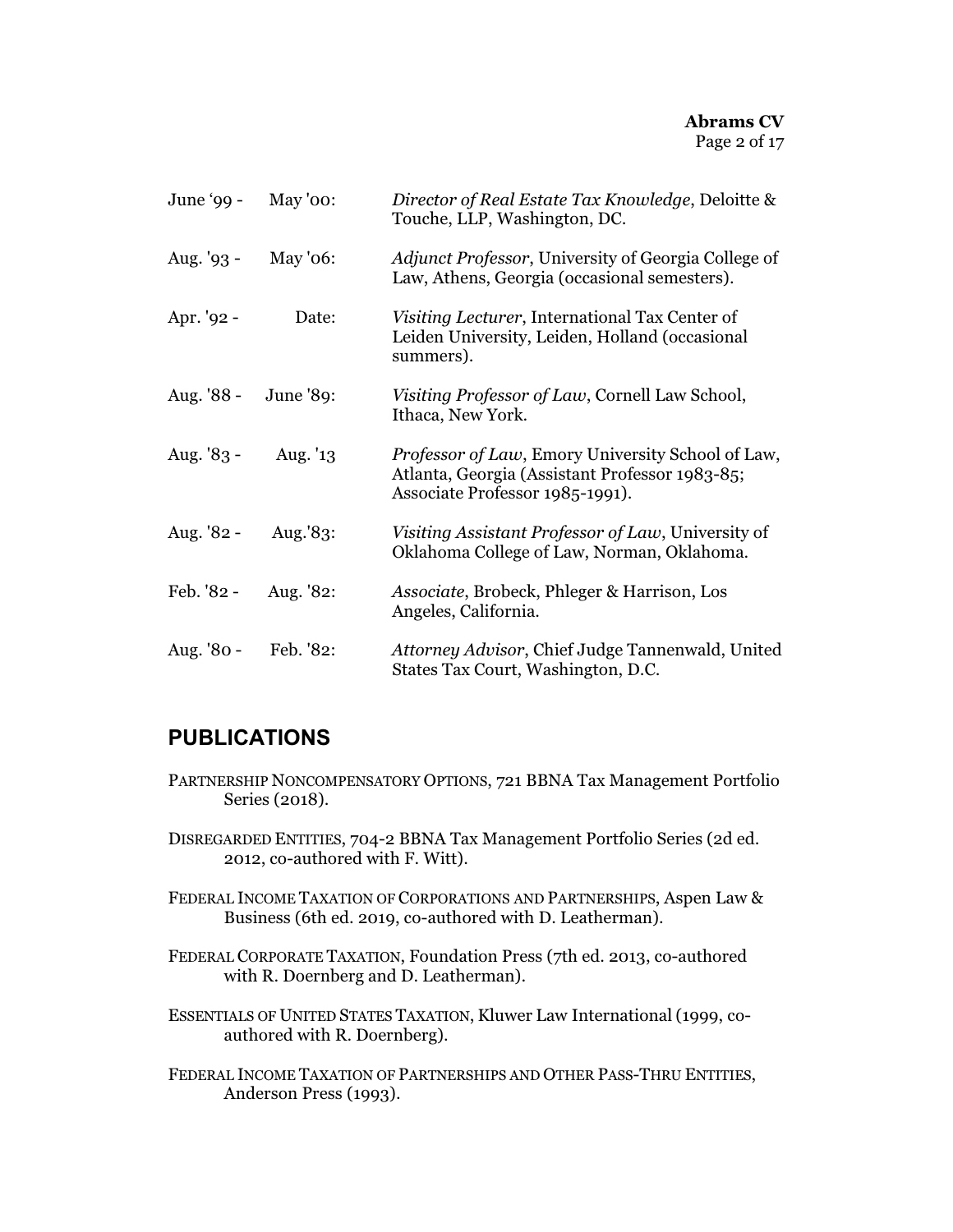*Wherefore Code Section 736?*, 96 TAXES: THE TAX MAGAZINE 133 (2018).

- *Partnership Disguised Sales: Traps Getting In and Tips on Getting Out*, 2016 USC TAX INSTITUTE ¶600 (2016).
- *The Non-Tax Implications of the Taxation of Partnership Options*, 31 BLOOMBERG/BNA TAX MGMT. REAL ESTATE J. (2015) (with R. Crnkovich).
- *Partnership Inequalities: The Consequences of Book/Tax Disparities*, 92 TAXES: THE TAX MAGAZINE 111 (March 2014).
- *Noncompensatory Partnership Options*, 54 BLOOMBERG/BNA TAX MGMT. MEM. 367 (2013) (with R. Crnkovich).
- *Credit Where Credit Is Due? Who Is a Partner after* Historic Boardwalk, 29 BLOOMBERG BNA TAX MGMT. REAL ESTATE J. 83 (2013).
- *In Memoriam: Bernard Wolfman*, 125 HARV. L. REV. 1890 (2012).
- *Regarding Disregarded Entities*, 28 BLOOMBERG/BNA TAX MGMT. REAL ESTATE J. 151 (2012).
- *Partnership Tax Articles Off the Beaten Path*, 130 TAX NOTES 1206 (March 7, 2011).
- *Did Health Care Reform Repeal the Partnership Anti-Abuse Rule*, 51 TAX MGMT. MEM. 299 (2010).
- *The Carried Interest Catastrophe*, 128 TAX NOTES 523 (August 2, 2010).
- *Partnership Book-Ups*, 127 TAX NOTES 435 (April 26, 2010).
- *Partnership COD Income and Other Debt Issues*, 126 TAX NOTES 845 (February 15, 2010).
- *Partnership Use of Disregarded Entities*, 25 TAX MGMT. REAL ESTATE J. 155 (2009).
- *Now You See It, Now You Don't: Exiting a Partnership and Making Gain Disappear*, 50 TAX MGMT. MEM. 75 (2009).
- *Taxation of Carried Interests: The Reform That Did Not Happen*, 40 LOYOLA L.J. 199 (2009).
- *Disposition and Partial Disposition of a Partnership Interest*, 11 JOURNAL OF PASSTHROUGH ENTITIES 31 (2008).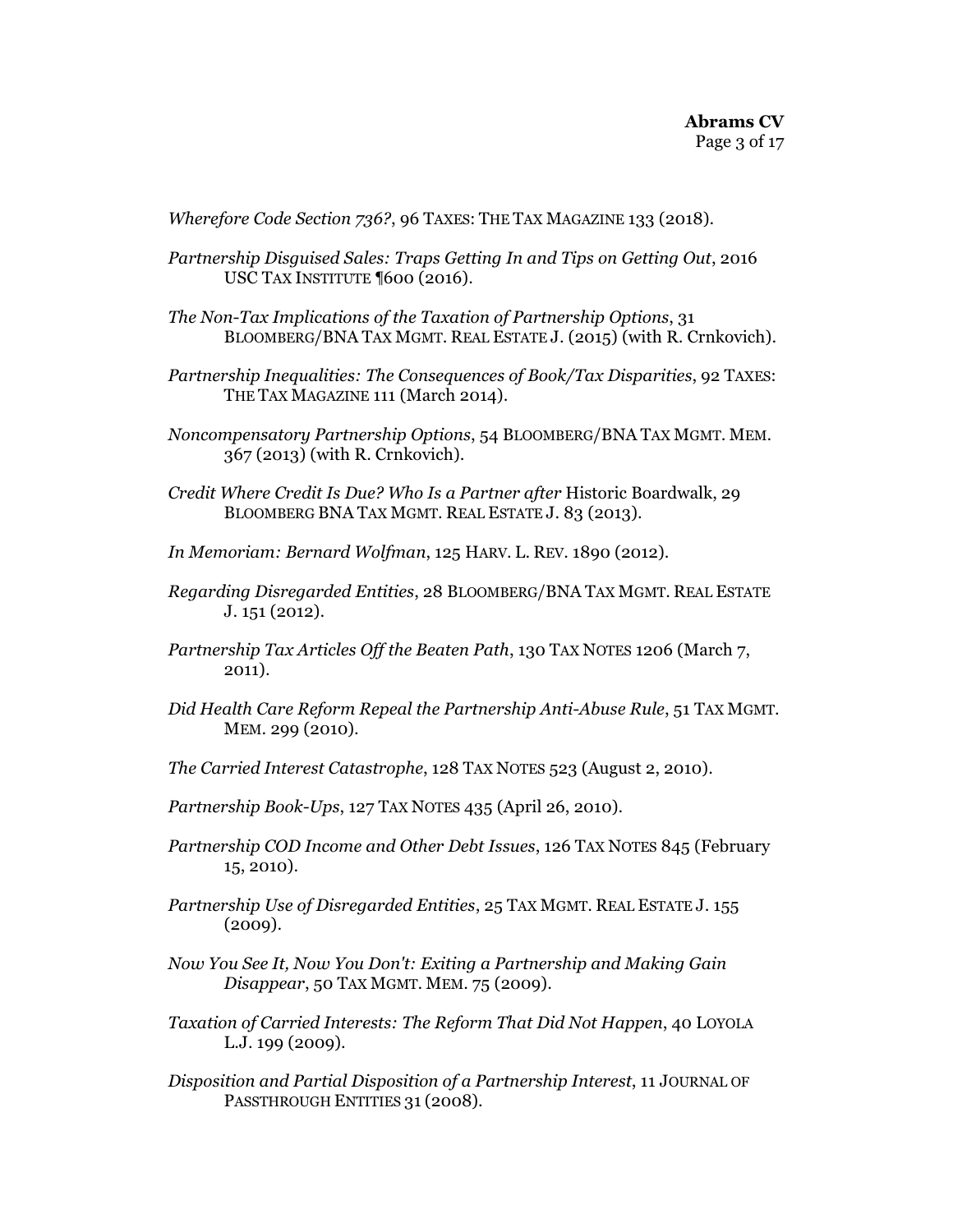- *The Past is Prologue: Carried Interests*, 24 TAX MGMT. REAL ESTATE J. 23 (2008).
- *A Close Look at the Carried Interest Legislation*, 117 TAX NOTES 961 (Dec. 3, 2007).
- *Partnership Allocation of Selected Real Estate Tax Credits*, 23 TAX MGMT. REAL ESTATE J. 206 (2007).
- *Taxation of Carried Interests*, 116 Tax Notes 183 (July 16, 2007), *reprinted in* 23 TAX MGMT. REAL ESTATE J. 199 (2007).
- *Recommendations on Modernizing Section 751(b),* 22 TAX MGMT. REAL ESTATE J. 218 (2006).
- *New Rules Limit Flexibility on Withholding by Disregarded Entities,* 21 TAX MGMT. REAL ESTATE J. 362 (2005).
- *How to Shoehorn a Disregarded Entity's Discharge of Indebtedness Into Section 108 Relief for Its Owner,* 21 TAX MGMT. REAL ESTATE J. 351  $(2005).$
- *JCT Proposal on Partnership Nonrecourse Debt Unwarranted*, 108 TAX NOTES 1301 (Sept. 12, 2005), *reprinted in* 21 TAX MGMT. REAL ESTATE J. 315  $(2005).$
- *The Truth About Partnership Debt. Guaranteed,* 21 TAX MGMT. REAL ESTATE J. 59 (2005).
- *Simple Distributions from Leveraged Partnerships*, 1 PITT. TAX L. REV. 131 (2004).
- *Section 704(c) Gain in Partnership Mergers*, BUSINESS ENTITIES 34 (May-June 2004).
- *The Section 734(b) Basis Adjustment Needs Repair*, 57 TAX LAWYER 343 (2004).
- *Using Cash and Carried Interests in a Real Estate Partnership*, 31 REAL ESTATE TAXATION 52 (First Quarter 2004), *reprinted* in 20 TAX MGMT. REAL ESTATE J. 329 (2004).
- *New Changes to the At-Risk Rules*, 6 JOURNAL OF PASSTHROUGH TAXATION 37 (Sept.-Oct. 2003).
- *Applying the Unrelated Debt-Financed Income Rules to Investments in Real Property*, 15 TAXATION OF EXEMPTS 3 (July-Aug. 2003) (with S. McDowell).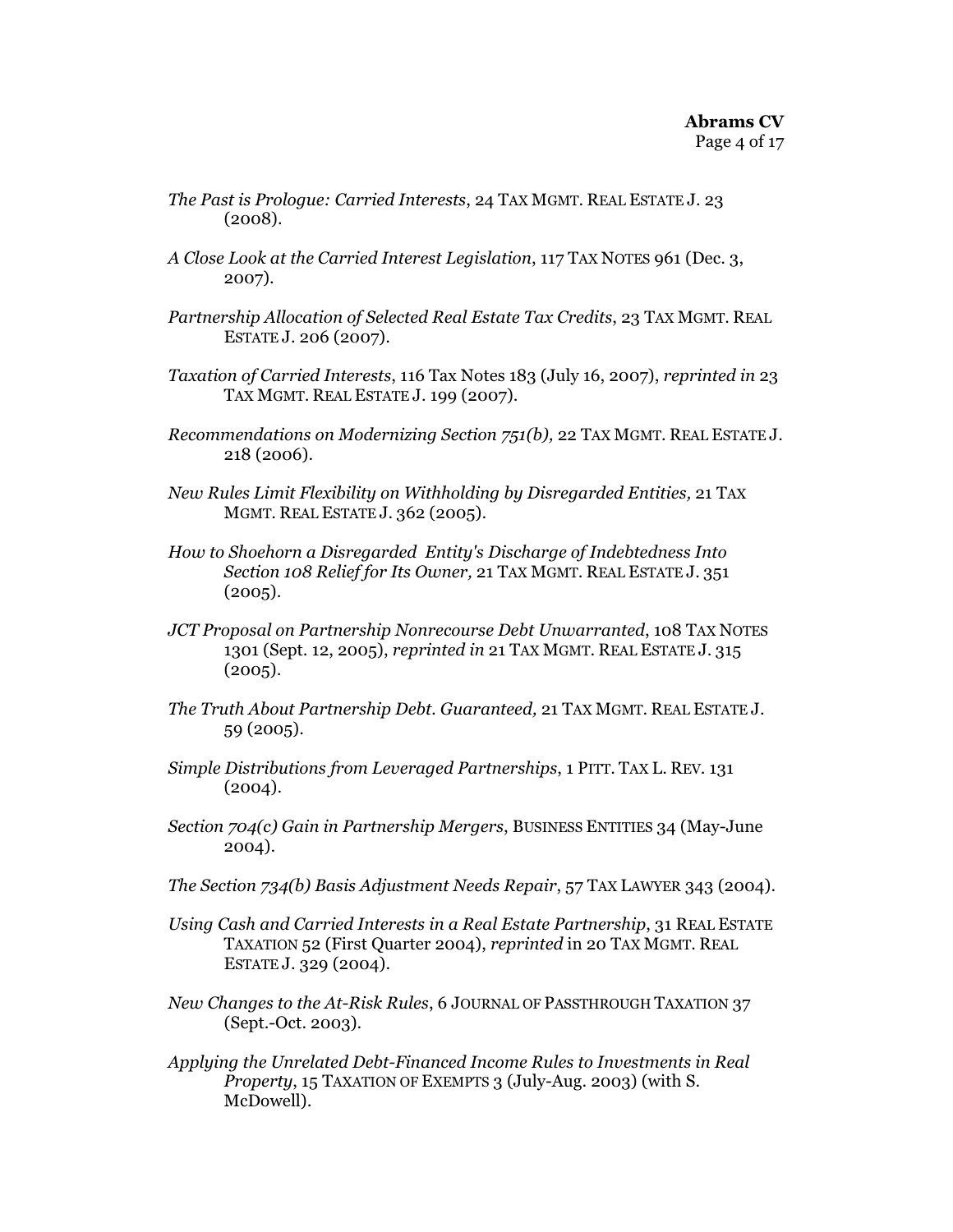- *Reverse Allocations: More than Meets the Eye,* 5 JOURNAL OF PASSTHROUGH ENTITIES 35 (Sept.-Oct. 2002)*.*
- *Adding a New Cash Partner to an Operating Partnership (pt. 2)*, BUSINESS ENTITIES 38 (March-April 2002).
- *Adding a New Cash Partner to an Operating Partnership (pt. 1)*, BUSINESS ENTITIES 28 (Jan.-Feb. 2002).
- *Implications of Estate Tax Repeal and Carryover Basis for Real Estate Owners*, 91 TAX NOTES 511 (2001).
- *Getting Out Without Selling Out: The Proposed Partnership Merger and Division Regulations*, 59 N.Y.U. INST. FED. TAX. §11 (2001).
- *Dealing With the Contribution of Property to a Partnership (pt. 2)*, BUSINESS ENTITIES 18 (Jan.-Feb. 2001).
- *Dealing With the Contribution of Property to a Partnership (pt. 1)*, BUSINESS ENTITIES 16 (Nov.-Dec. 2000).
- *Revenue Ruling Suggests Strategic Partnership Failure to Book-Up*, 2000 THE TAX ADVISOR 159 (March 2000).
- *Congress Repeals Installment Reporting for Accrual Taxpayers*, 2000 THE TAX ADVISOR 142 (March 2000).
- *Doing the* McCauslen *Two-Step*, BUSINESS ENTITIES 18 (Nov.-Dec. 1999).
- *Judge Tannenwald on the Tax Court: An Enduring Legacy of Fundamental Fairness*, 48 EMORY L.J. 863 (1999).
- *Issues and Strategies in Exiting Partnerships,* 57 N.Y.U. INST. FED. TAX. §11 (1999).
- *How Electronic Commerce Works*, TAX NOTES INT'L (May 12, 1997).
- *An Introduction to the US Taxation of Limited Liability Companies*, 1995 FISKAAL 223.
- *Cancellation of Indebtedness Income*, 1992 FISKAAL 96.
- *Economic Analysis and Unconstitutional Conditions: A Reply to Professor Epstein*, 27 U. SAN DIEGO L. REV. 359 (1990).

*The New Section 752 Regulations: A Rejoinder*, 48 TAX NOTES 1056 (1990).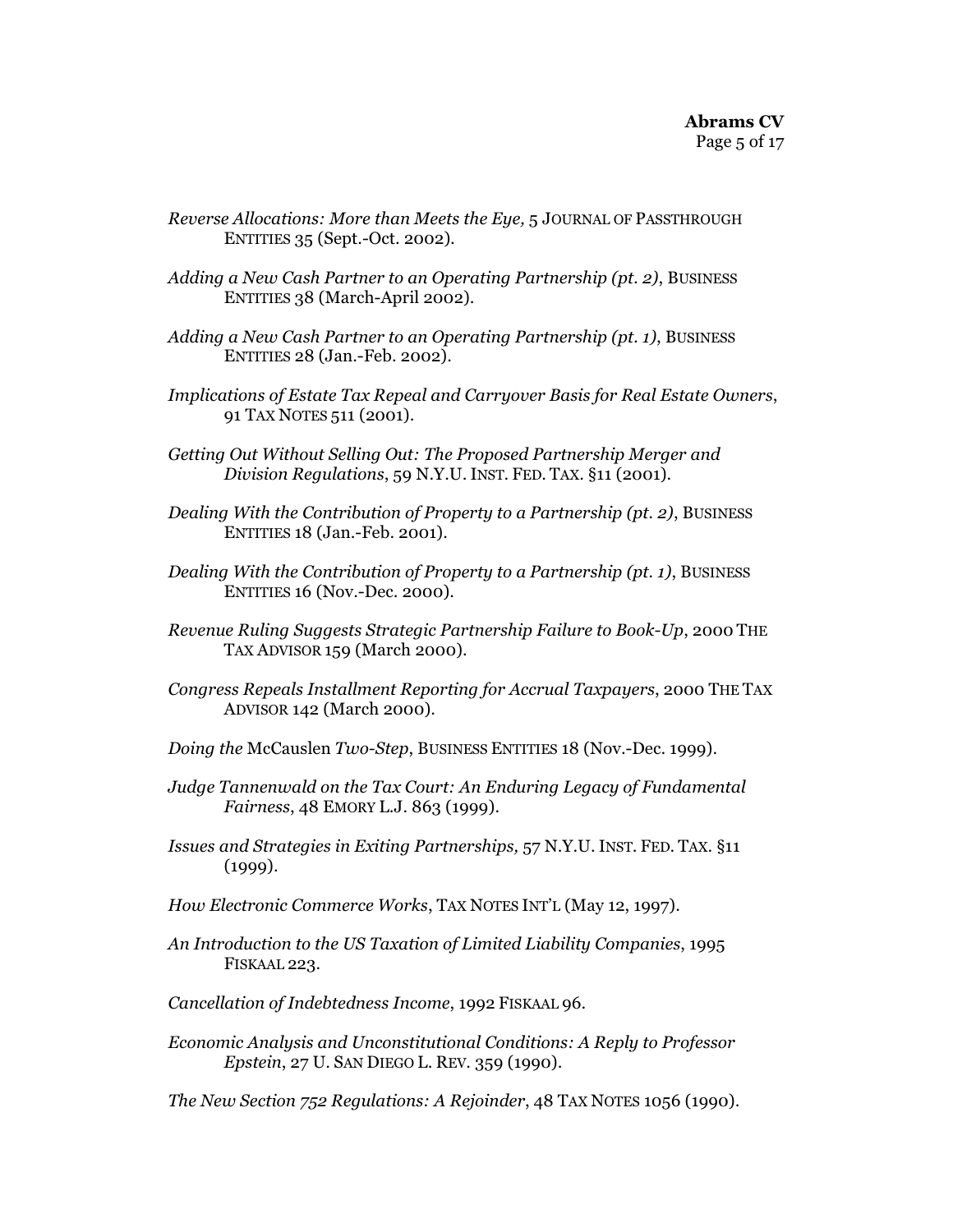- *Long Awaited Regulations Under Section 752 Provide Wrong Answers*, 44 TAX L. REV. 627 (1989).
- *Equitable Implementation of Tax Expenditures*, 9 VA. TAX REV. 109 (1989) (coauthored with J. Edrey).
- *Rethinking Generation-Skipping Transfers*, 40 SW. L.J. 1145 (1987).
- *Rethinking Tax Transitions: A Reply to Dr. Shachar*, 98 Harv. L. Rev. 1809  $(1985).$
- *Book Review: The Theory of Dispute Resolution*, 37 OK. L. REV. 437 (1984).
- *A Re-Evaluation of the Terminable Interest Rule*, 39 TAX L. REV. 1 (1983).
- *Systemic Coercion: Unconstitutional Conditions in the Criminal Law*, 72 J. CRIM. L. & CRIM. 128 (1981).

#### **RECENT SPEECHES**

- *Tax Policy*, USD School of Law RJS LAW Third Annual Tax Controversy Institute (San Diego, CA: July 2018) (panel moderator).
- *Allocation of Partnership Liabilities Under Section 752*, PLI Tax Planning for Domestic & Foreign Partnerships, LLCs, Joint Ventures & Other Strategic Alliances (Chicago, IL, New York, NY, and San Francisco, CA: May - June 2018).
- *Exit Strategies for Partners with Deficit Capital Accounts*, 2017 AICPA National Real Estate & Construction Conference (Las Vegas, NV: December 2017).
- *Partnership Allocations, Distributions, and the Distribution Antiabuse Rules*, 2017 AICPA National Real Estate & Construction Conference (Las Vegas, NV: December 2017).
- *Wherefore Section 736?*, 70th Annual University of Chicago Tax Policy Seminar (Chicago, IL: November 2017) (panel presenter).
- *Tax Reform,* Harvard Law School Bicentennial Celebration (Cambridge, MA: October 2017) (panel participant).
- *Allocation of Partnership Liabilities Under Section 752*, PLI Tax Planning for Domestic & Foreign Partnerships, LLCs, Joint Ventures & Other Strategic Alliances (Chicago, IL, New York, NY, and San Francisco, CA: May - June 2017).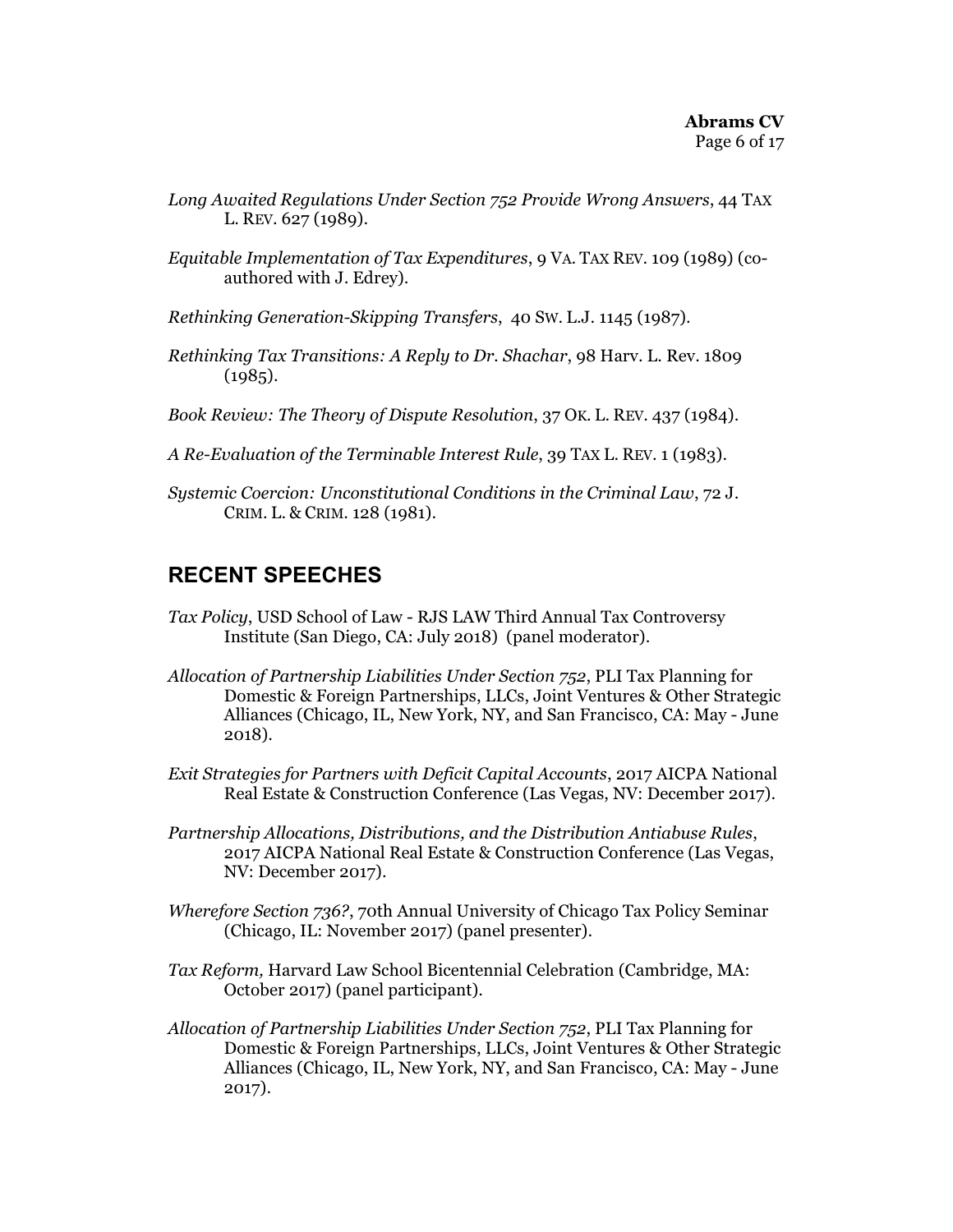- *The New Partnership Audit Rules*, USD School of Law RJS LAW Tax Controversy Institute (San Diego, CA: December 2016) (co-presenter).
- *Partnership Exit Strategies*, 2016 AICPA National Real Estate Conference (Las Vegas, NV: November 2016).
- *Partnership Update*, 2016 AICPA National Real Estate Conference (Las Vegas, NV: November 2016).
- *A Comparative Look at Tax Courts: The US and Mexico*, 2016 University of San Diego School of Law - Procopio International Tax Institute (San Diego, CA: November 2016).
- *Exchanges by Partnerships: Exploring the Prickly Relationship Between Section 1031 and Subchapter K*, 21st Annual Jeremiah Long Memorial Conference on Like-Kind Exchanges Under IRC §1031 (San Diego, CA: October 2016) (with Lou Weller).
- *Partnership Update*, California State Bar Tax Section Annual Meeting (San Diego, CA: October 2106).
- *Leveraged Partnership Distributions*, 2016 Oregon Tax Institute (Portland, OR: June 2016) (with Todd Golub).
- *Advanced Basis Issues: Impact of Liabilities*, PLI Tax Planning for Domestic & Foreign Partnerships, LLCs, Joint Ventures & Other Strategic Alliances (Chicago, IL, New York, NY, and San Francisco, CA: May - June 2016).
- *Disguised Sales and Other Mixing Bowl Provisions*, CPAmerica 2015 Tax Forum (Santa Rosa, CA: November 2015).
- *Partnership Exit Strategies*, CPAmerica 2015 Tax Forum (Santa Rosa, CA: November 2015).
- *Advanced Section 752 Planning*, PLI Tax Planning for Domestic & Foreign Partnerships, LLCs, Joint Ventures & Other Strategic Alliances (Chicago, IL, New York, NY, and San Francisco, CA: May - June 2015).
- *Tax Ethics*, Baker & McKenzie Annual Tax Meeting (San Diego, CA: January 2015).
- *The Non-Tax Implications of the Taxation of Partnership Options*, Bloomberg/BNA Tax Advisory Board Meeting (New York, NY: June 2014).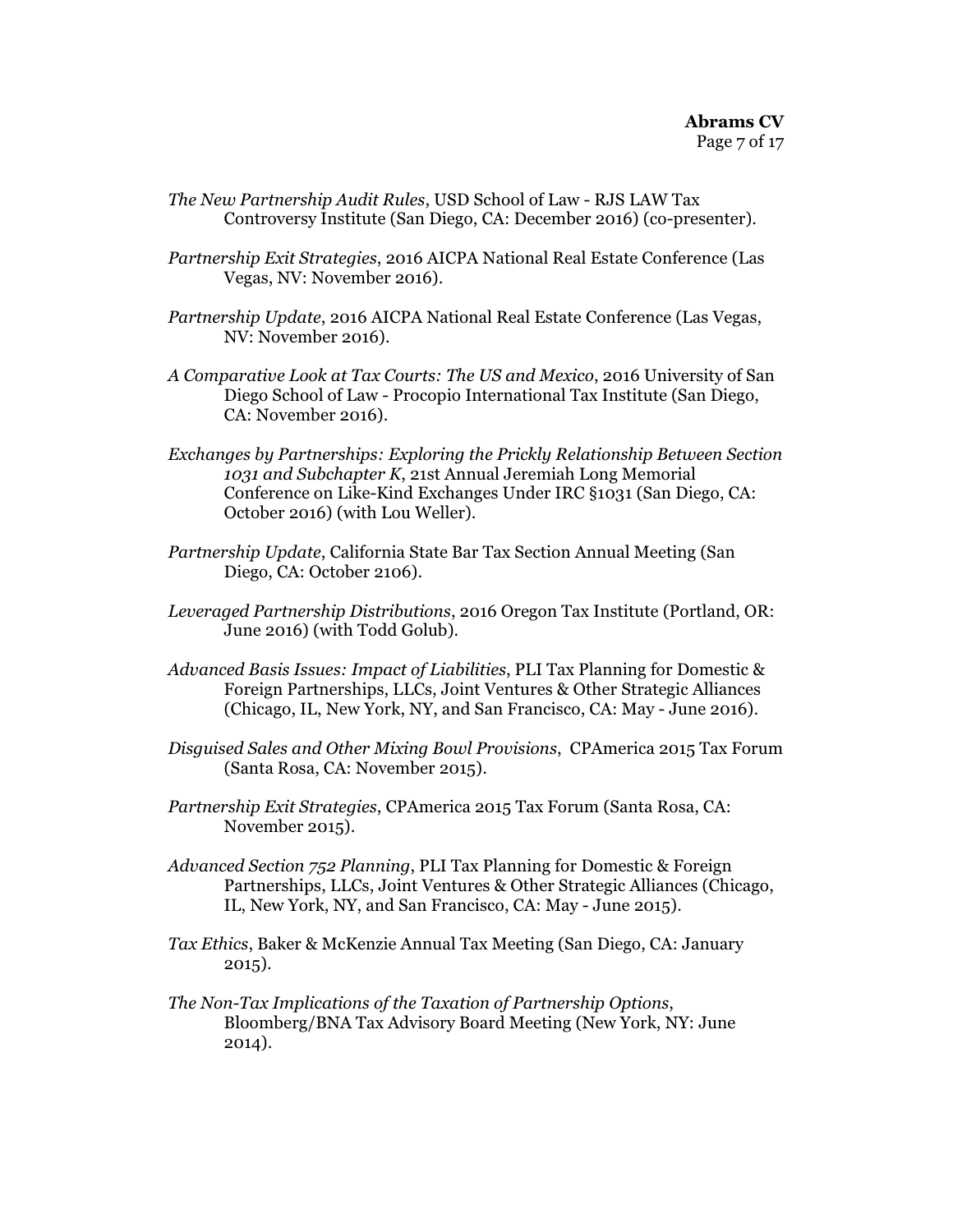- *Advanced Section 752 Planning*, PLI Tax Planning for Domestic & Foreign Partnerships, LLCs, Joint Ventures & Other Strategic Alliances (Chicago, IL and New York, NY: May 2014).
- *Partnership Distributions*, Harvard Law School Tax Policy Seminar (Cambridge, MA: March 2014).
- *Partnership Inequalities*, 66th Annual University of Chicago Federal Tax Conference (Chicago, IL: November 2013) (panel presenter).
- *Partnership Debt Issues*, 2013 AICPA National Real Estate Conference (Las Vegas, NV: November 2013).
- *Buying and Selling a Partnership Interest: A Checklist for the Tax Advisor*, 2013 AICPA National Real Estate Conference (Las Vegas, NV: November 2013).
- *Tax Planning Workshop: "Drop & Swap" and "Mixing Bowl" Techniques*, 2013 ABA Tax Section Fall Meeting (San Francisco, CA: September 2013) (panel participant).
- *Tax Credit Planning After* Historic Boardwalk *and Anticipated IRS Guidance*, 2013 ABA Tax Section Fall Meeting (San Francisco, CA: September 2013) (with Steven Berman).
- *Partnership Noncompensatory Options*, BNA/Bloomberg Tax Advisory Board Meeting (New York, NY: June 2013) (with R. Crnkovich).
- *Now You See It, Now You Don't: Exiting a Partnership and Making Gain Disappear*, 2013 Northwestern Graduate Tax Seminar (Chicago, IL: Feb. 2013).
- *Is Your Partner Under the Boardwalk?*, 2013 ABA Tax Section Mid-Year Meeting (Orlando, FL: Jan. 2013) (panel moderator).
- *Credit Where Credit Is Due: Who is a Partner After* Historic Boardwalk, BNA Tax Advisory Board Meeting (New York, NY: December 2012).
- *When Partners Go Their Separate Ways: A Case Study*, CPAmerica 2012 Tax Forum (Nashville, TN: November 2012).
- *Partnership Hot Topics*, 2012 AICPA National Real Estate Conference (Las Vegas, NV: November 2012).
- *Regarding Disregarded Entities*, 2012 AICPA National Real Estate Conference (Las Vegas, NV: November 2012).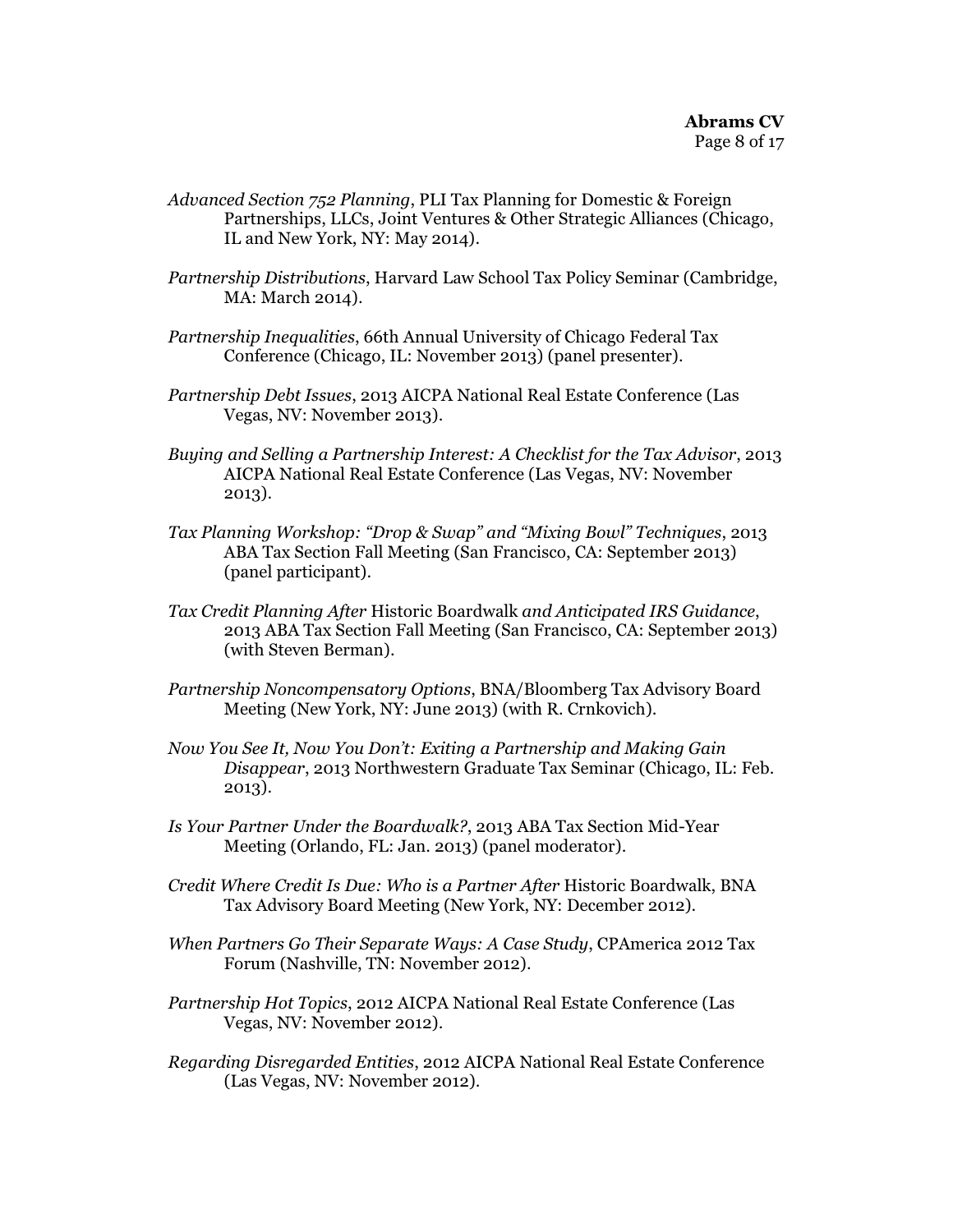- *Taxation of the Cost of a Professional Education*, USD Tax Law Speakers Series (San Diego, CA: October 2012).
- *Extracting Cash from a Partnership in Connection with a Property Contribution: Tax-free or Just a Brilliant Disguise?*, 47th Annual Southern Federal Tax Institute (Atlanta, GA: October 2012) (with M. Mollerus).
- *To Book Up or Not to Book Up: That Is the Question*, 2011 ABA Tax Section May Meeting (Washington, DC: May 2011) (panel participant).
- *Partnership Taxation and Restructuring*, 2011 AICPA Annual National Real Estate Conference (Scottsdale, AZ: November 2011).
- *Partnership Taxation for Fun and Profit,* 2011 AICPA Annual National Real Estate Conference (Scottsdale, AZ: November 2011).
- *Planning for Debt Discharge Income and Section 108 Relief: Part 2*, ABA Teleconference (December 2010) (with F. Witt).
- *Partnership Financial Restructuring,* 64th Annual Federal Tax Clinic (Tuscaloosa, AL: November. 2010).
- *Getting Into and Out of a Partnership: Carried Interests, Economic Substance and Debt Issues*, 2010 AICPA National Real Estate Conference (Las Vegas, NV: November 2010).
- *Two Hours of Partnership Taxation*, 2010 AICPA National Real Estate Conference (Las Vegas, NV: November 2010).
- *Getting Into and Out of a Partnership: Carried Interests, Economic Substance, and Debt Issues*, CPAmerica 2010 Tax Forum (Charleston, SC: November 2010).
- *Planning for Debt Discharge Income and Section 108 Relief*, ABA Teleconference (September 2010) (panel participant).
- *Don't Get Carried Away by Carried Interests*, ABA Tax Section Fall Meeting (Toronto, ON: September 2010) (panel participant).
- *Did Codification of Economic Substance Repeal the Partnership Anti-Abuse Rule*, BNA Tax Advisory Board Meeting (New York, NY: June 2010).
- *Tax Efficient Ways of Exiting a Partnership*, 2010 GSCPA Real Estate Conference (Atlanta, GA: June 2010).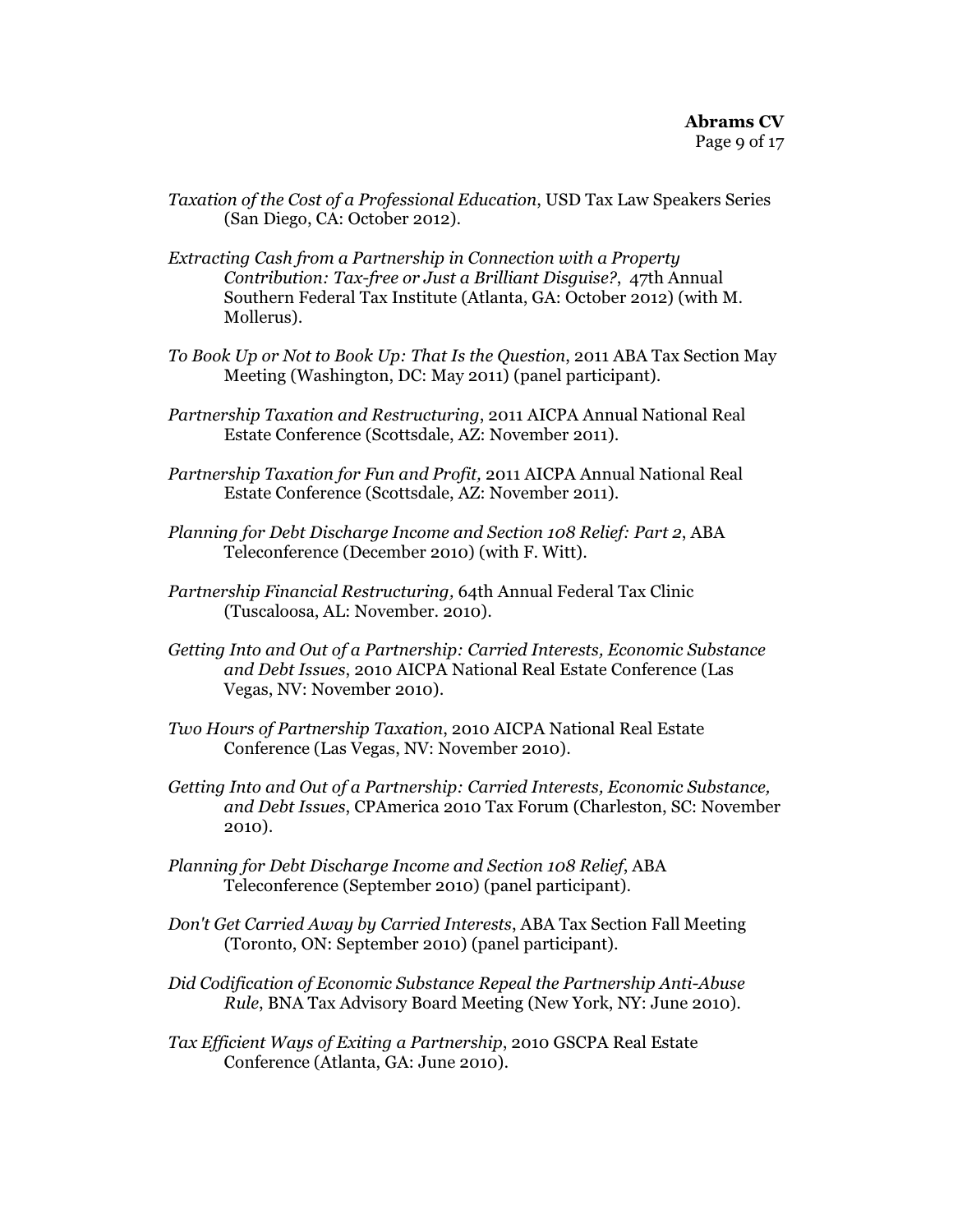- *Partnership Cancellation of Indebtedness and Related Issues*, 2009 AICPA National Real Estate Conference (New Orleans, LA: November 2009).
- *Intermediate Partnership Taxation*, 2009 AICPA National Real Estate Conference (New Orleans, LA: November 2009).
- *Choice of Entity: Disregarded Entities, Partnerships and S Corporations*, CPAmerica 2009 Tax Forum (San Francisco, CA: November 2009).
- *I Need Money: Tax Efficient Ways of Exiting a Partnership,* 44th Annual Southern Federal Tax Institute (Atlanta, GA: October 2009).
- *Now You See It, Now You Don't: Exiting a Partnership and Making Gain Disappear,* BNA Tax Advisory Board Meeting (New York, NY: December 2008).
- *Getting Into and Out of Partnership*, 2008 Great Plains Tax Institute (Omaha, NE: December 2008).
- *Partnership Tax Issues*, 2008 AICPA National Real Estate Conference (Phoenix, AZ: November 2008).
- *Partnership and Fund Tax Issues*, 2008 AICPA National Real Estate Conference (Phoenix, AZ: November 2008).
- *Capital Gains Planning,* 2008 National AICPA Real Estate Conference (Phoenix, AZ: November 2008) (with L. Weller).
- *Advanced Partnership Taxation*, 2008 CPAmerica International 2008 Tax Forum (Palm Coast, Florida: November 2008).
- *Partnership Mixing Bowls: Problems and Solutions*, Atlanta Tax Forum (Atlanta, GA: September 2008).
- *Getting Into and Out of a Real Estate Partnership*, 14th Annual APA SuperConference (Nashville, TN: July 2008).
- *The Fight Over Carried Interests: Legislative Proposals and Pitfalls*, 24th Annual Texas Federal Tax Institute (San Antonio, TX: June 2008) (panel participant).
- *Disguised Sales, Mixing-Bowls and Synthetic Installment Sales*, 2008 GSCPA Real Estate Conference (Atlanta, GA: May 2008).
- *Order in the Court: The Importance of Timing in Partnership Transactions*, ABA Tax Section May Meeting (Washington, DC: May 2008) (panel participant).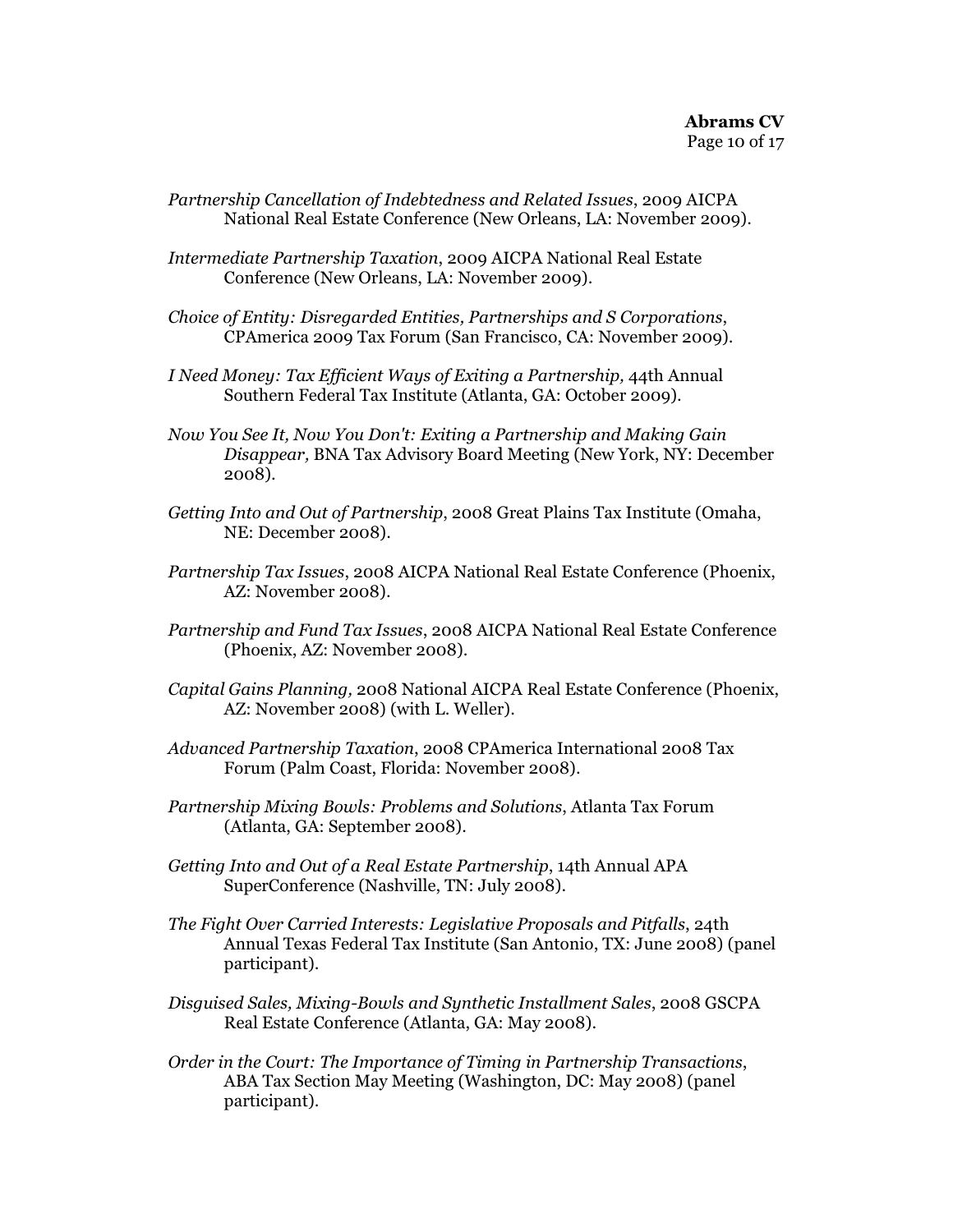- *Taxing Carried Interests and Tax Reform*, Loyola University Chicago Law Journal Conference on Tax Law in a Liberal Democracy (Chicago, IL: March 2008).
- *Partnership Carried Interests: The Past Is Prologue*, Tax Management Luncheon (Washington, DC: January 2008).
- *Update on Partnership Carried Interests*, Tax Policy Advisory Committee to the Real Estate Roundtable (Washington, DC: January 2008).
- *The Past is Prologue: Carried Interests,* BNA Tax Advisory Board Meeting (New York, NY: December 2007).
- *Hot Topics in Partnership Taxation*, 2007 AICPA National Real Estate Conference (Las Vegas, NV: November 2007).
- *Basic Partnership Taxation*, 2007 AICPA National Real Estate Conference (Las Vegas, NV: November 2007).
- *Creative Tax Planning for Real Estate Transactions*, ALI-ABA Advanced Course of Study (Atlanta, CA: October 2007) (panel participant).
- *Partnership Carried Interests: A Look Forward*, Tax Policy Advisory Committee to the Real Estate Roundtable (Washington, DC: October 2007).
- *Partnership Carried Interests*, ABA Tax Section Fall Meeting (Vancouver, BC: September 2007) (panel moderator).
- *Update on Carried Interests*, Atlanta Bar Association: Real Estate Section (Atlanta, GA: August 2007).
- *Partnership Carried Interests,* Panel for the Senate Staff of the Banking and Finance Committees Sponsored by the Managed Funds Association and the U.S. Chamber of Commerce (Washington, DC: July 2007).
- *Partnership Allocation of Real Estate Tax Credits,* BNA Tax Advisory Board Meeting (New York, NY: June 2007).
- *Partnership Carried Interests,* Tax Policy Advisory Committee to the Real Estate Roundtable (Washington, DC: June 2007).
- *Tips and Traps in Forming a New Partnership,* 2007 GSCPA Real Estate Conference (Atlanta, GA: May 2007).
- *Modernizing Section 751(b) ABA Proposals,* ABA Tax Section Partnership Committee: May Meeting (Washington, DC: May 2007) (panel moderator).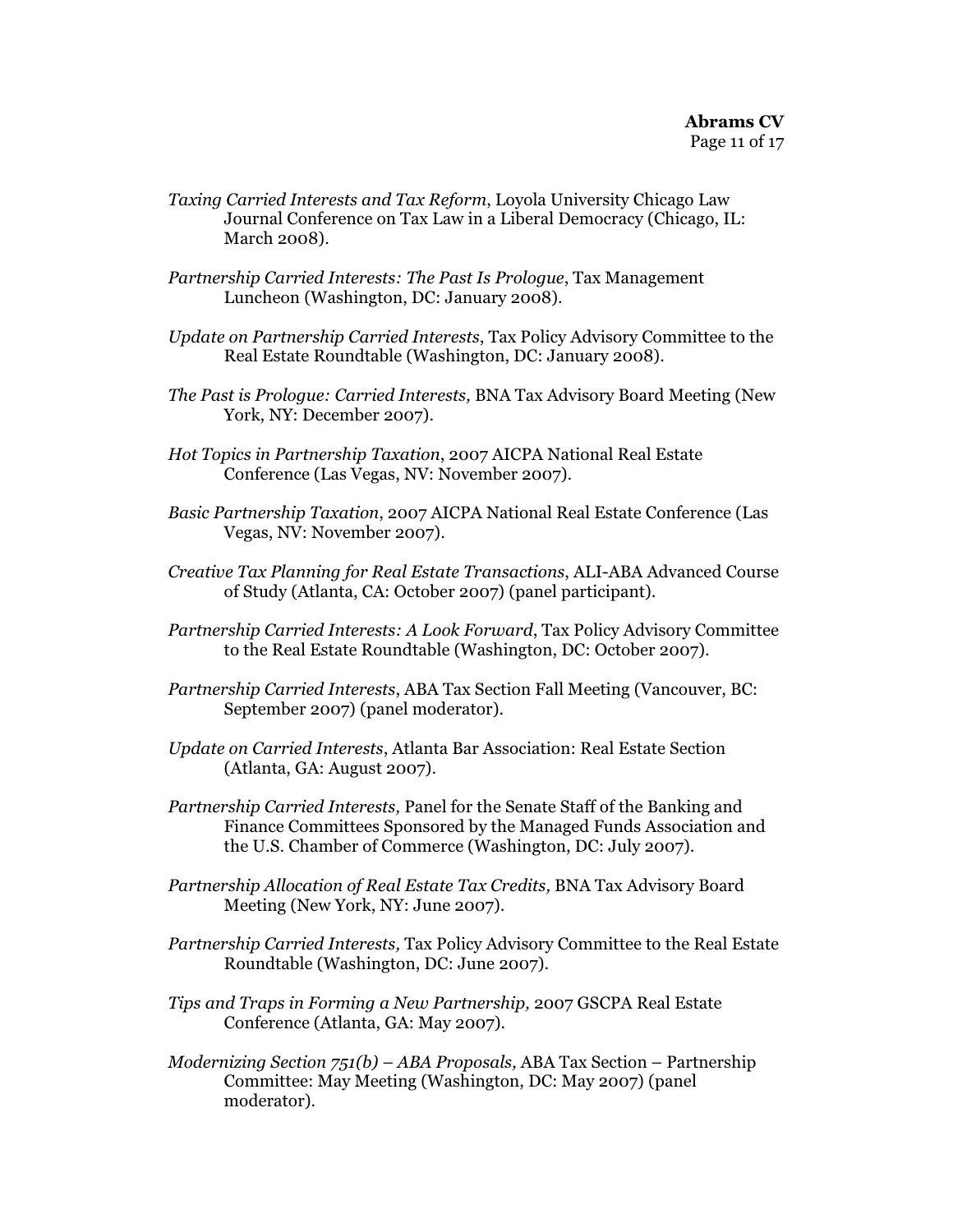- *Getting In and Getting Out of a Partnership,* 2006 AICPA Annual Real Estate Conference (Phoenix, AZ: November 2006).
- *Partnership Update,* 2006 AICPA Annual Real Estate Conference (Phoenix, AZ: November 2006).
- *Real Estate Taxation,* ABA Tax Section CLE on the Road (Atlanta, CA: June 2006) (with T. Cuff and S. Kalus).
- *Recommendations on Modernizing Section 751(b),* BNA Tax Advisory Board Meeting (New York, NY: June 2006).
- *Cash and Carried Interests,* Southeast Tax Institute 2006 (Atlanta, GA: May 2006).
- *Creative Use of Partnership Debt,* 25th (2006) J. Nelson Young Tax Institute (Chapel Hill, NC: April 2006).
- *Partnership Disguised Sales*, 2005 AICPA National Real Estate Conference (Las Vegas, CA: November 2005).
- *Partnership Taxation*, 2005 AICPA National Real Estate Conference (Las Vegas, CA: November 2005).
- *The Section 734(b) Basis Adjustment Needs Repair*, Northwestern Law School Graduate Tax Colloquium (Chicago, IL: January 2005).
- *The Truth About Partnership Debt. Guaranteed,* BNA Tax Advisory Board Meeting (New York, NY: December 2004).
- *Tax Aspects of Real Estate Investing Through a Partnership*, 2004 AICPA National Real Estate Conference (Indian Wells, CA: November 2004).
- *Deduction for Construction Activities: New Section 199*, 2004 AICPA National Real Estate Conference (Indian Wells, CA: November 2004).
- *Consolidated Group Joint Ventures, Including One-Party Limited Liability Companies*, 2004 ALI-ABA Consolidated Tax Return Regulations (Washington, DC: October 2004) (with L. Zarlinga and W. Wasserman).
- *Tax Issues Arising From the Admission of a Partner to a Partnership,* 39th Annual Southern Federal Tax Institute (Atlanta, GA: September 2004).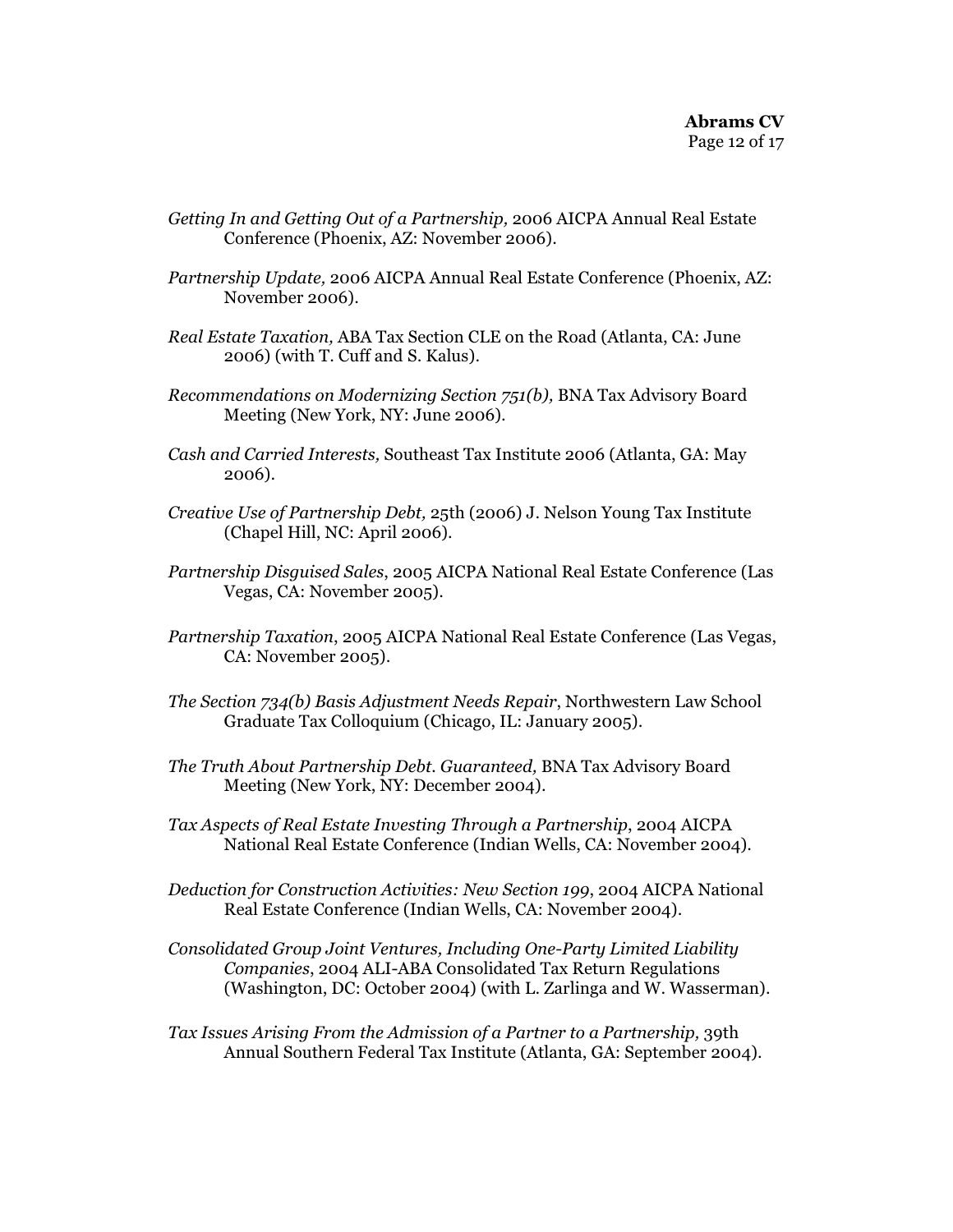- *Federal Income Tax Consequences of Dissolving a Family Limited Partnership*, 2004 Fiduciary Law Institute (St. Simons, GA: July 2004).
- *Tax-Efficient Ways of Extracting Value From a Real Estate Partnership,* 2004 GSCPA Real Estate Conference (Atlanta, GA: June 2004).
- *Partnership Options and Convertible Debt Instruments*, Eighth Annual Federal Real Estate Tax Conference (Washington, DC: December 2003).
- *Tax-Efficient Ways of Extracting Cash From a Real Estate Partnership*, 2003 AICPA National Real Estate Conference (New Orleans, LA: November 2003).
- *Consolidated Group Joint Ventures, Including One-Party Limited Liability Companies*, 2003 ALI-ABA Consolidated Tax Return Regulations (Washington, DC: October 2003) (with L. Zarlinga and W. Wasserman).
- *Cash and Carried Interests: Protecting Both the Developer and the Investor in a Real Estate Partnership*, 2003 GSCPA Real Estate Conference (Atlanta, GA: June 2003).
- *Creative Use of Partnership Debt*, Seventh Annual Federal Real Estate Tax Conference (Washington, DC: December 2002).
- *Partnership Taxation: A Guide for the Real Estate Professional*, 2002 AICPA National Real Estate Conference (Las Vegas, NV: November 2002).
- *A Practical Guide to the Contribution of Appreciated Property to Partnerships*, Louisiana State Bar Tax Section — Mardi Gras Meeting (New Orleans, LA: February 2002).
- *Estate Planning Implications of the 2001 Act for Real Estate*, 2002 ABA Tax Section—Real Estate Committee: Mid-Year Meeting (New Orleans, LA: January 2002).
- *Bringing Fresh Money Into the Deal: Adding a New Cash Investor to an Existing Partnership*, Sixth Annual Federal Real Estate Tax Conference (Washington, DC: December 2001).
- *Adding a New Cash Partner to an Operating Partnership*, 2001 AICPA National Real Estate Conference (Atlanta, GA: November 2001).
- *Intermediate Partnership Taxation*, 2001 AICPA National Real Estate Conference (Atlanta, GA: November 2001).
- *Ethical Issues in Real Estate Transactions*, ALI-ABA Creative Tax Planning for Real Estate Transactions (San Francisco, CA: October 2001).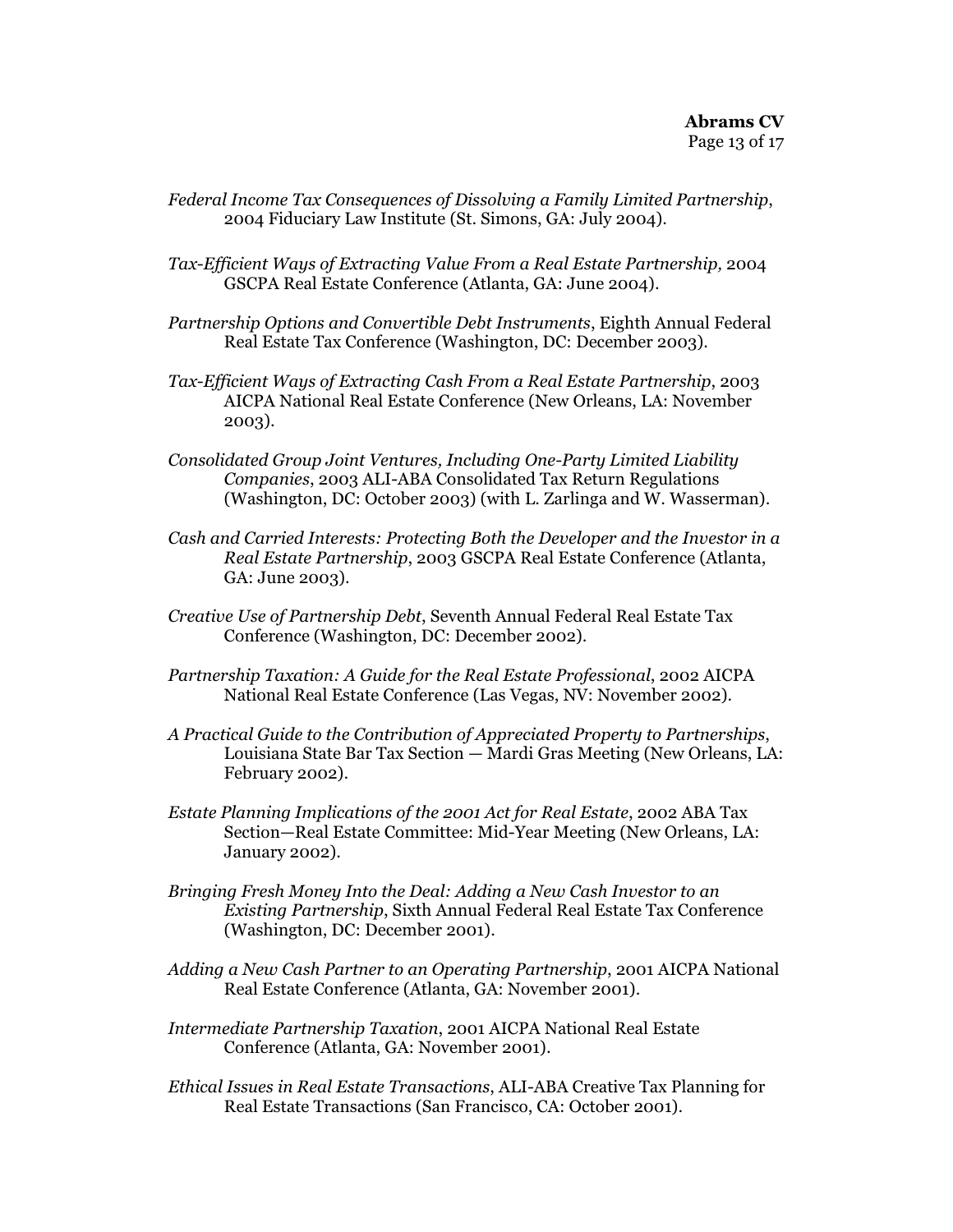- *A Practical Guide to the Contribution of Appreciated Property to Partnerships*, Chattanooga Tax Practitioners December Meeting (Chattanooga, TN: December 2000).
- *Real-World Issues in Contributing Appreciated Property to a Partnership*, 2000 AICPA National Real Estate Conference (Las Vegas, NV: November 2000).
- *Hot Tax Topics*, 2000 AICPA National Real Estate Conference (Las Vegas, NV: November 2000) (with T. Cuff).
- *Partnership Deal Structures: Entering, Exiting, and the Mixing Bowl*, Federal Taxation of Real Estate Transactions Symposium (Columbus, OH: November 2000).
- *Forming a Real Estate Partnership: A Practical Look at the Section 704(c) Options*, Fifth Annual Federal Real Estate Tax Conference (Washington, DC: November 2000).
- *Partnership Mergers and Divisions*, 59th NYU Institute on Federal Taxation (New York, NY: November 2000).
- *Pathological Partnership Debt*, ALI-ABA Conference on Creative Tax Planning for Real Estate (Boston, MA: September 2000).
- *Partnership Mergers and Divisions*, 16th Annual Texas Federal Tax Institute (San Antonio, TX: June 2000).
- *Something Simple: Joining and Exiting a Partnership*, 37th Great Plains Federal Tax Institute (Lincoln, NE: December 1999) (with Fred Witt).
- *Issues and Strategies in Exiting Partnerships*, Fourth Annual Federal Real Estate Taxation (Bethesda, MD: November 1999).
- *Partnership Tax Issues*, 1999 AICPA National Real Estate Conference (Orlando, FL: November 1999).
- *Choice of Entity/Planning With Entities*, Deloitte & Touche Financial Consulting Services Annual Meeting (Orlando, FL: November 1999) (with M. Lux).
- *The Effect of E-Commerce on the Real Estate Industry*, 1999 Annual Deloitte-Touche Real Estate Conference (Denver, CO: September 1999).
- *Doing the* McCauslen *Two-Step: Did the Government Get It Right in Revenue Ruling 99-6?*, 1998 ABA Tax Section—Real Estate Subcommittee: Annual Meeting (Atlanta, GA: June 1999).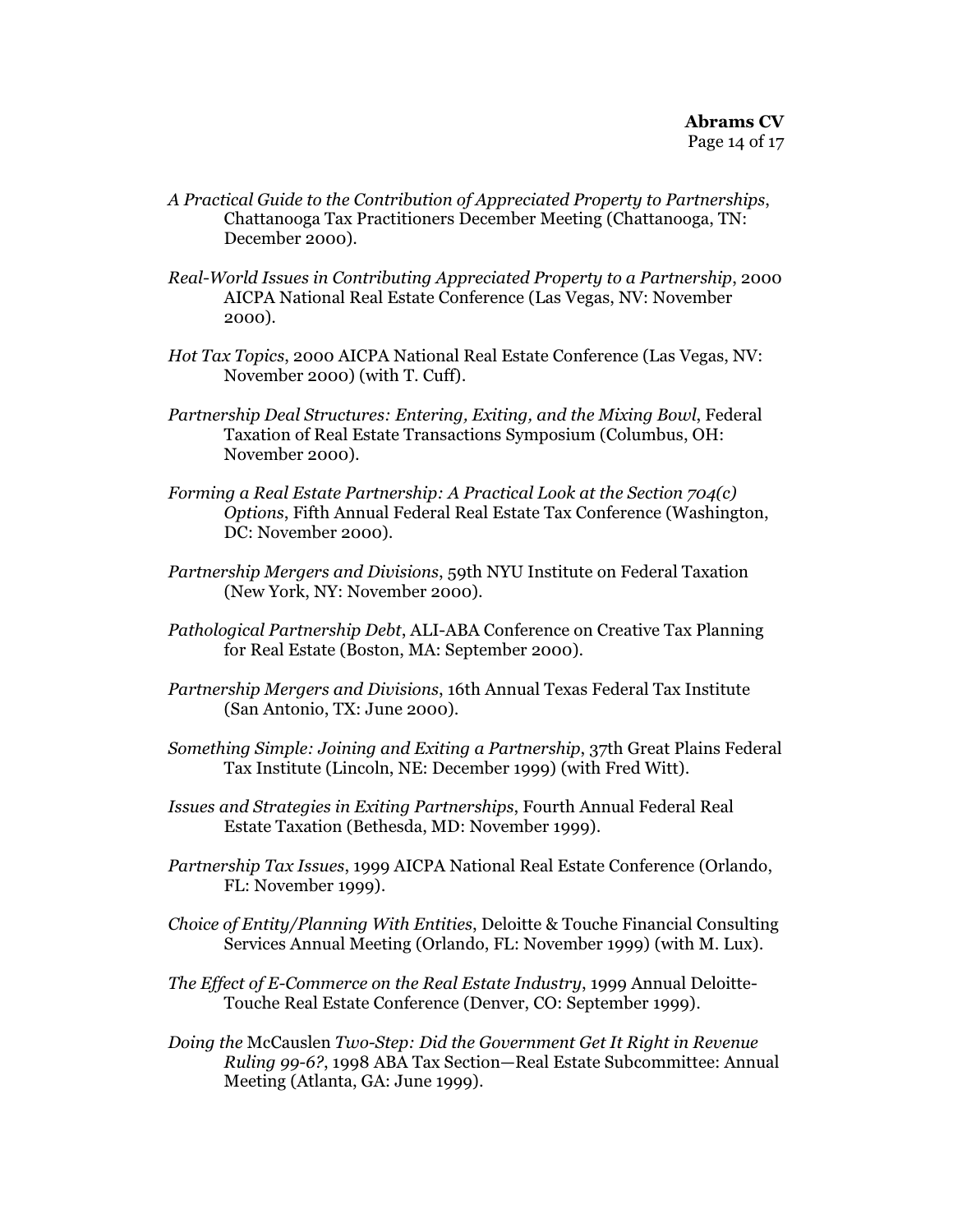- *Issues and Pitfalls in Exiting Partnerships*, 57th NYU Institute on Federal Taxation (New York and San Diego: November 1998).
- *Dispositions of Partnership Interests*, 1998 ABA Tax Section—Real Estate Committee: May Meeting (Washington, DC: May 1998).
- *Distributions From Highly Leveraged Partnerships*, 1997 ABA Tax Section—Real Estate Committee: Annual Meeting (San Francisco, CA: August 1997).

#### **GOVERNMENT PARTICIPATION**

- Principal Draftsperson, ABA Tax Section Comments on Proposed Regulations Under Section 751(b) (May 2016).
- Submission of Comments on Section 704(c) in Response to Notice 2009-70 (January 2010).
- Principal Draftsperson, ABA Tax Section Comments on Notice 2006-14 Regarding Modernization of Section 751(b) (December 2006).
- Co-Principal Draftsperson, ABA Tax Section Comments on Notice 2005-15 Regarding 704(c) Gain Arising in Partnership Mergers (February 2006).
- Witness Before Senate Finance Committee: Subcommittee on Taxation and IRS Oversight Regarding the Income Tax Implications of Estate Tax Repeal and Carryover Basis (2001).

### **CLASSES TAUGHT**

Partnership Taxation. Taxation of Pass-Thru Entities. Fundamentals of Income Taxation. Corporate Taxation. Derivatives. Taxes and Business Strategy. Federal Regulation of Tax-Exempt Organizations. Professional Responsibility for the Tax Lawyer. Contracts. Evidence.

#### **HONORS**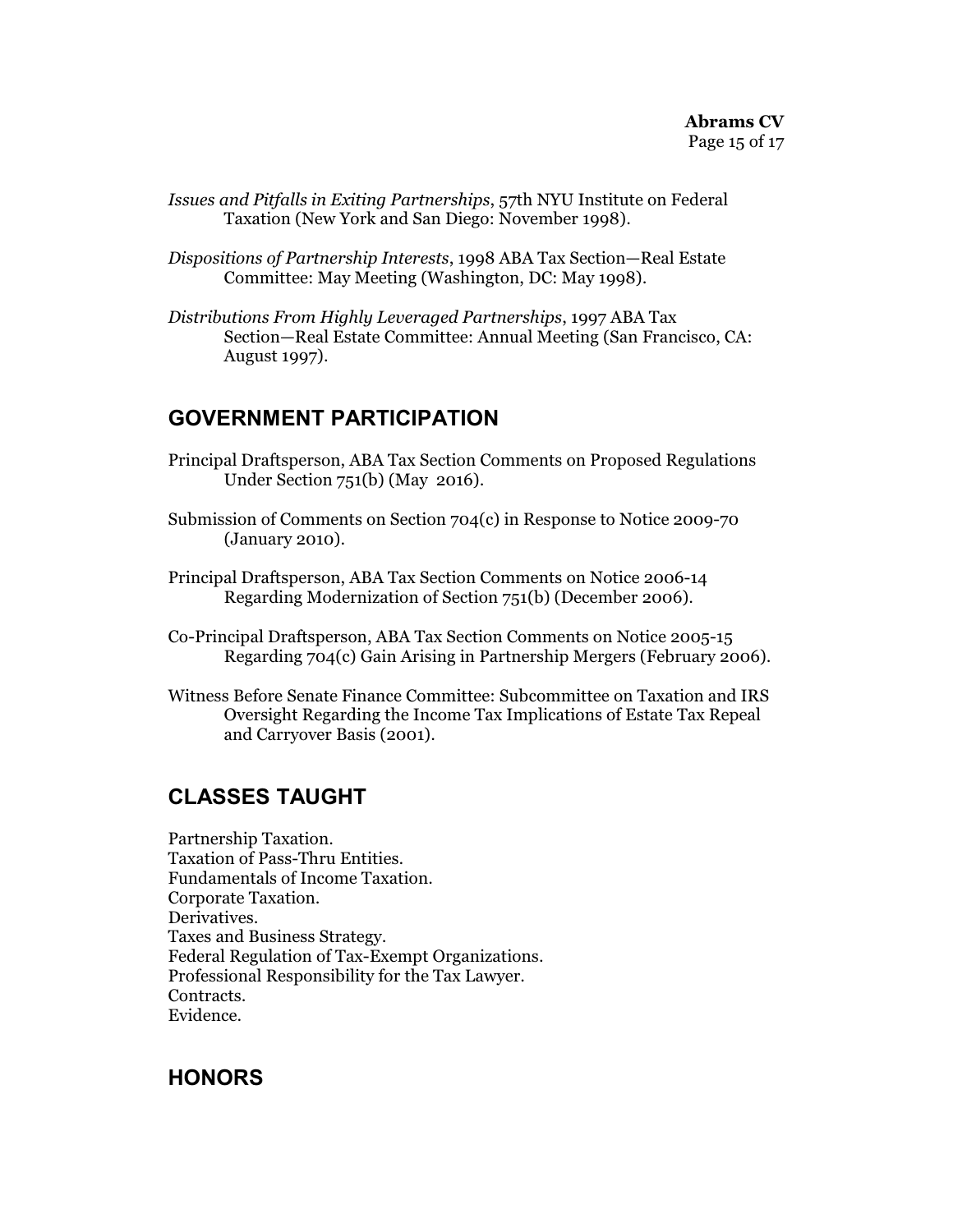Emory Williams Award for Excellence in Teaching (Emory University 2006). Crystal Apple Award for Excellence in Teaching to Graduate Students (Emory University 1995).

Outstanding Professor (Emory Law School 1990).

William R. Bandy Award for Outstanding Professor (University of Oklahoma College of Law 1983).

#### **MEMBERSHIPS**

California State Bar (inactive status). District of Columbia Bar. American Law Institute.